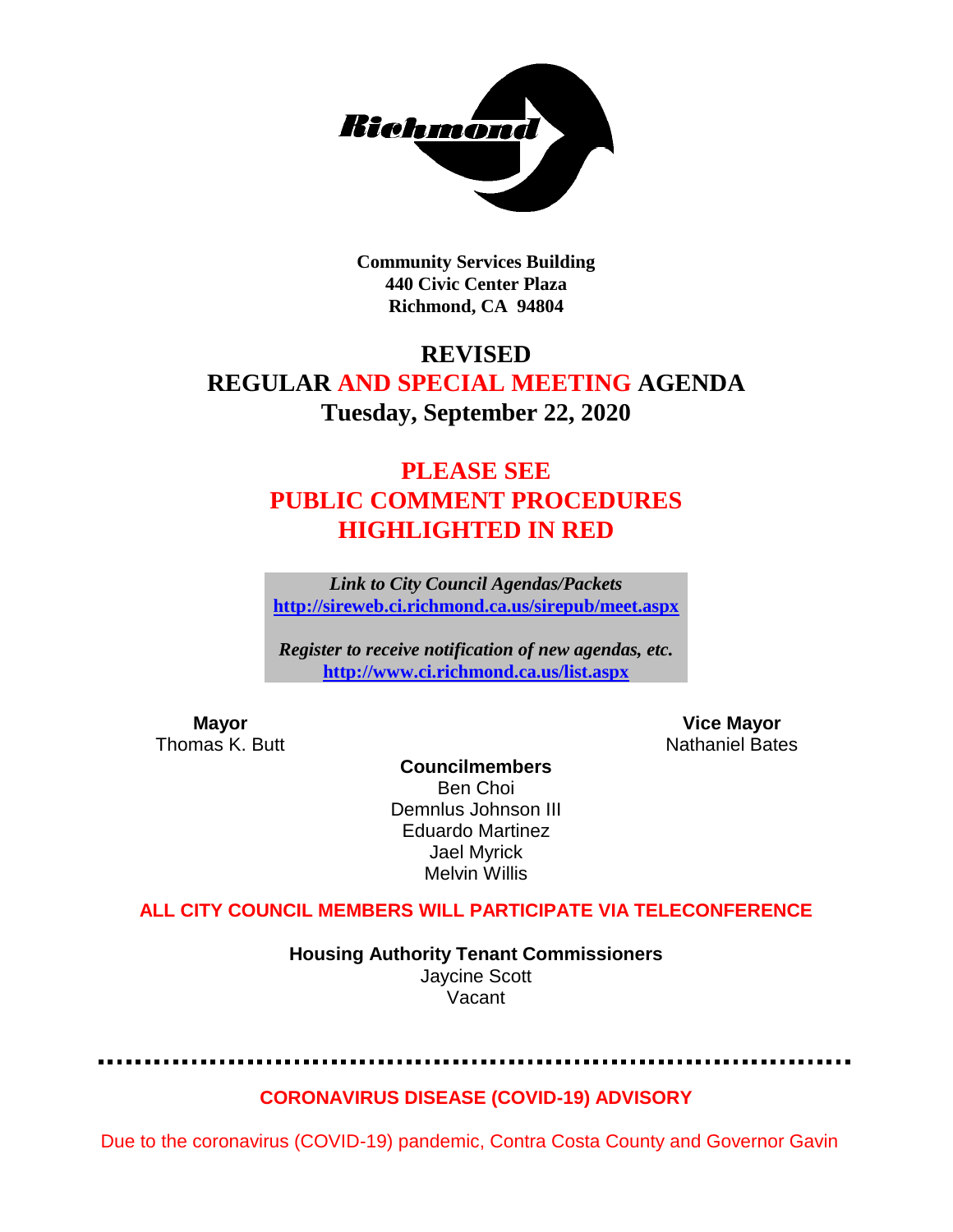Newsom have issued multiple orders requiring sheltering in place, social distancing, and reduction of person-to-person contact. Accordingly, Governor Gavin Newsom has issued executive orders that allow cities to hold public meetings via teleconferencing. Both **<https://www.coronavirus.cchealth.org/>** and

**<http://www.ci.richmond.ca.us/3914/Richmond-Coronavirus-Info>** provide updated coronavirus information.

DUE TO THE SHELTER IN PLACE ORDERS, attendance at the City of Richmond City Council meeting will be limited to Council members, essential City of Richmond staff, and members of the news media. Public comment will be confined to items appearing on the agenda and will be limited to the methods provided below. Consistent with Executive Order N-29-20, this meeting will utilize teleconferencing only. The following provides information on how the public can participate in this meeting.

#### **How to watch the meeting from home:**

- 1. KCRT Comcast Channel 28 or AT&T Uverse Channel 99
- 2. Livestream online at<http://www.ci.richmond.ca.us/3178/KCRT-Live>

#### **Public comment may be submitted by mail, email and/or Zoom video conference in the manner that follows; provided that no member of the public may submit more than one verbal comment per agenda item.**

- **1.** Via mail received by 1:00 p.m. the day of the meeting, sent to 450 Civic Center Plaza, 3rd Floor, Office of the Clerk, Richmond, CA 94804.
- **2.** Via email to [cityclerkdept@ci.richmond.ca.us](mailto:cityclerkdept@ci.richmond.ca.us) by 1:00 p.m. the day of the meeting.

Emails *MUST* contain in the subject line 1) public comments – Open Session prior to Closed Session; 2) public comments – Open Forum; or 3) public comments agenda item #\_\_ [include the agenda item number]. All such email will be posted on-line and emailed to the City Council before the meeting is called to order. The Clerk will prepare summaries of all such email and the summaries will be read into the record. **No individual email will be read into the record, only the summaries**. Due to the high volume of emails received, emails that do not contain the correct identifying information in the subject line may be overlooked and may not become part of the record. **Email received after 1:00 p.m. will not be summarized nor read into the record. Email received after 1:00 p.m. will, however, be posted on-line following the meeting as part of the supplemental materials attached to the meeting minutes.**

**3.** Via Zoom by video conference or by phone using the following link/call-in numbers – for Open Session and City Council:

**Please click the link below to join the webinar: [https://zoom.us/j/99312205643?pwd=MDdqNnRmS2k4ZkRTOWhlUldQOUF1Z](https://zoom.us/j/99312205643?pwd=MDdqNnRmS2k4ZkRTOWhlUldQOUF1Zz09) [z09](https://zoom.us/j/99312205643?pwd=MDdqNnRmS2k4ZkRTOWhlUldQOUF1Zz09) Passcode: ccmeeting**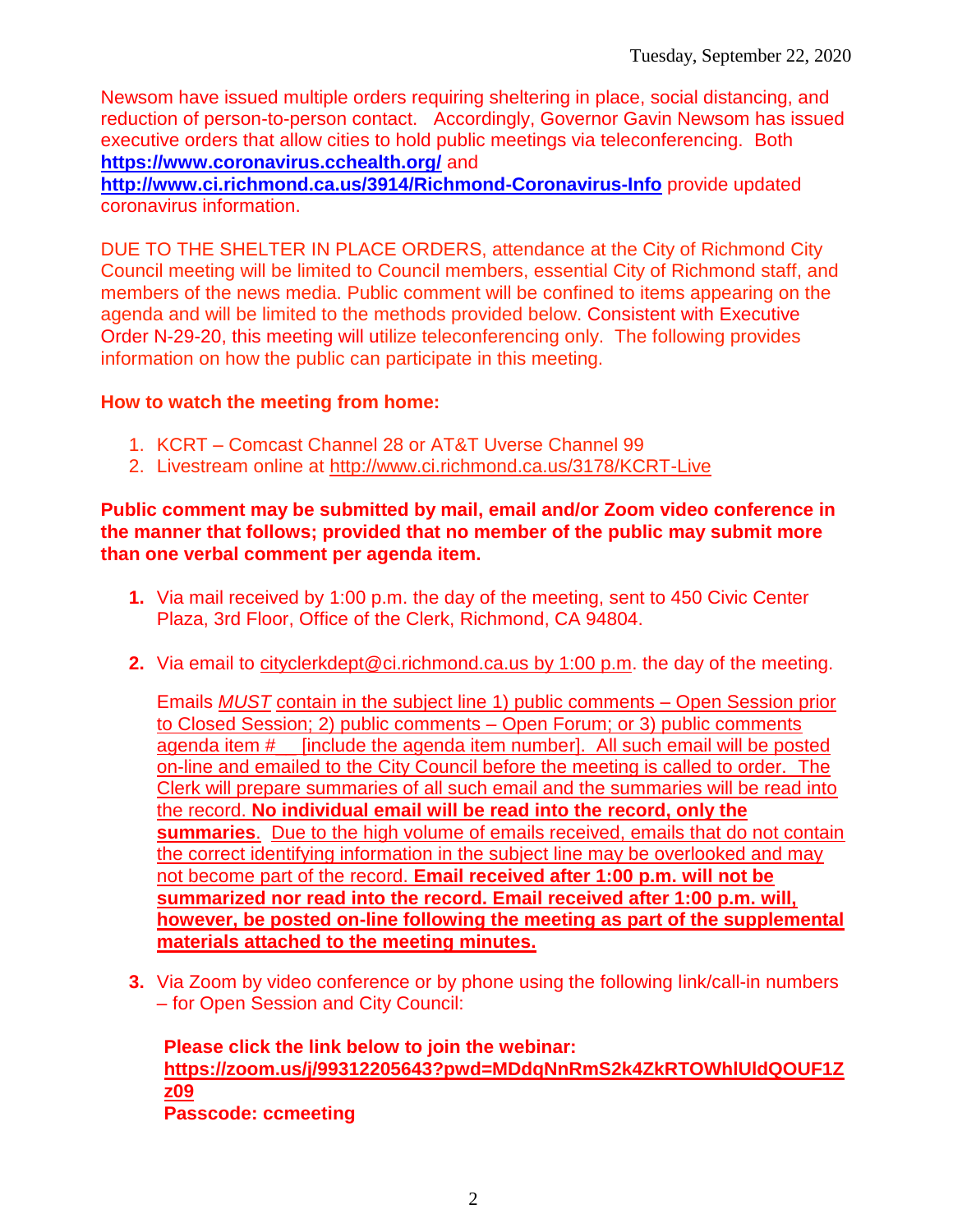**Or iPhone one-tap:**

**US: +16699006833,,99312205643# or +13462487799,,99312205643# Or Telephone:**

**Dial (for higher quality, dial a number based on your current location): US: +1 669 900 6833 or +1 346 248 7799 or +1 253 215 8782 or +1 312 626 6799 or +1 929 205 6099 or +1 301 715 8592 Webinar ID: 993 1220 5643**

International numbers available:<https://zoom.us/u/aehrwCgISx>

a. To comment by video conference, click on the Participants button at the bottom of your screen and select the "**Raise Your Hand**" button to request to speak when Public Comment is being asked for. Speakers will be called upon in the order they select the "Raise Your Hand" feature. When called upon, you will be unmuted. After the allotted time, you will then be re-muted. \*\*

b. To comment by phone, you will be prompted to "Raise Your Hand" by pressing "**\*9**" to request to speak when Public Comment is asked for. When called upon, you will be unmuted. After the allotted time, you will then be re-muted. Instructions of how to raise your hand by phone are available at: [https://support.zoom.us/hc/en-us/articles/201362663 -Joining-a-meeting-by](https://support.zoom.us/hc/en-us/articles/201362663)[phone.](https://support.zoom.us/hc/en-us/articles/201362663) \*\*

\*\*The clerk will announce the item number and ask individuals who would like to address the Council to raise their hand. After the clerk reads the item into the record, the request to speak period on the item will be closed.

#### *The City cannot guarantee that its network and/or the site will be uninterrupted. To ensure that the City Council receives your comments, you are strongly encouraged to submit your comments in writing in advance of the meeting.*

#### **Record of all public comments:**

All public comments will be considered a public record, put into the official meeting record. All public comments will be available after the meeting as supplemental materials and will be posted as an attachment to the meeting minutes when the minutes are posted: [http://www.ci.richmond.ca.us/Archive.aspx?AMID=31.](http://www.ci.richmond.ca.us/Archive.aspx?AMID=31)

#### **Procedures for Removing Consent Calendar Items from the Consent Calendar**

Councilmembers and members of the public who wish to remove an item from the consent calendar must comply with the following procedures in order to remove an item from the consent calendar:

1. Telephone or email a City staff member who has knowledge of the subject matter by 2:00 p.m. on the day of meeting. Any staff member shown as an author of the agenda report for the particular item has knowledge of the subject matter and may be called.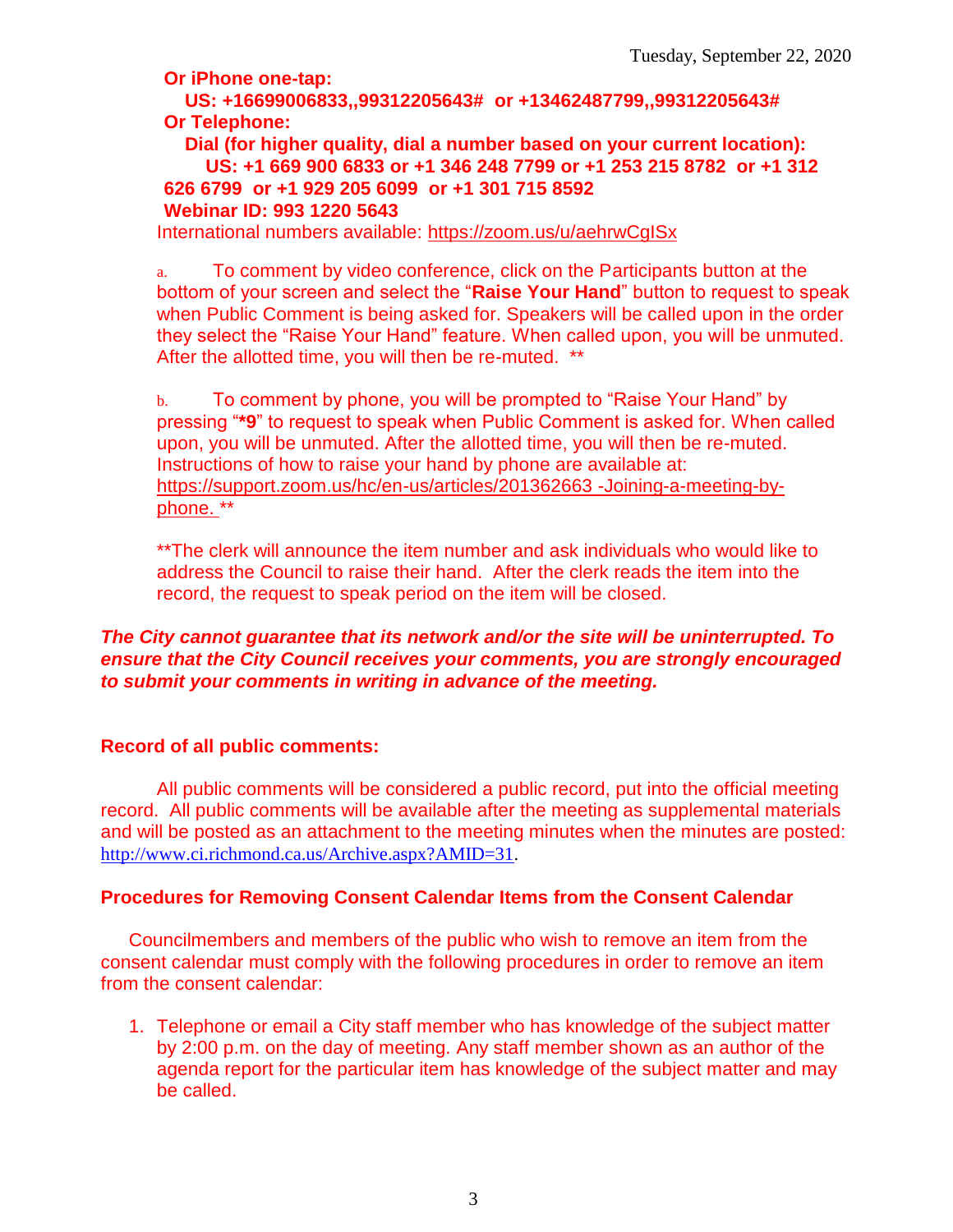2. Inform the City Clerk's Office by email at [cityclerkdept@ci.richmond.ca.us](mailto:cityclerkdept@ci.richmond.ca.us) or by phone at 510-620-6513, ext. 9, by 3:00 p.m. that they discussed the matter with staff with knowledge of the subject matter and that such Councilmember or member of the public, nonetheless, desires the item to be removed from the consent calendar for discussion.

Staff will be informed by the City Clerk's Office as soon as reasonably practicable after notice of the request to remove the item from the consent calendar. Staff may attend the meeting remotely.

#### **Accessibility for Individuals with Disabilities**

Upon request, the City will provide for written agenda materials in appropriate alternative formats, or disability-related modification or accommodation, including auxiliary aids or services and sign language interpreters, to enable individuals with disabilities to participate in and provide comments at/related to public meetings. Please submit a request, including your name, phone number and/or email address, and a description of the modification, accommodation, auxiliary aid, service or alternative format requested at least two days before the meeting. Requests should be emailed to [cityclerkdept@ci.richmond.ca.us](mailto:cityclerkdept@ci.richmond.ca.us) or submitted by phone at 510-620-6513, ext. 9, or 510-620-6509. Requests made by mail to City Clerk's Office, City Council meeting, 450 Civic Center Plaza, Richmond, CA 94804 must be received at least two days before the meeting. Requests will be granted whenever possible and resolved in favor of accessibility.

#### **Effect of Advisory on In-person public participation**

During the pendency of the Executive Order N-29-20, the language in this Advisory portion of the agenda supersedes any language below in the meeting procedures contemplating inperson public comment.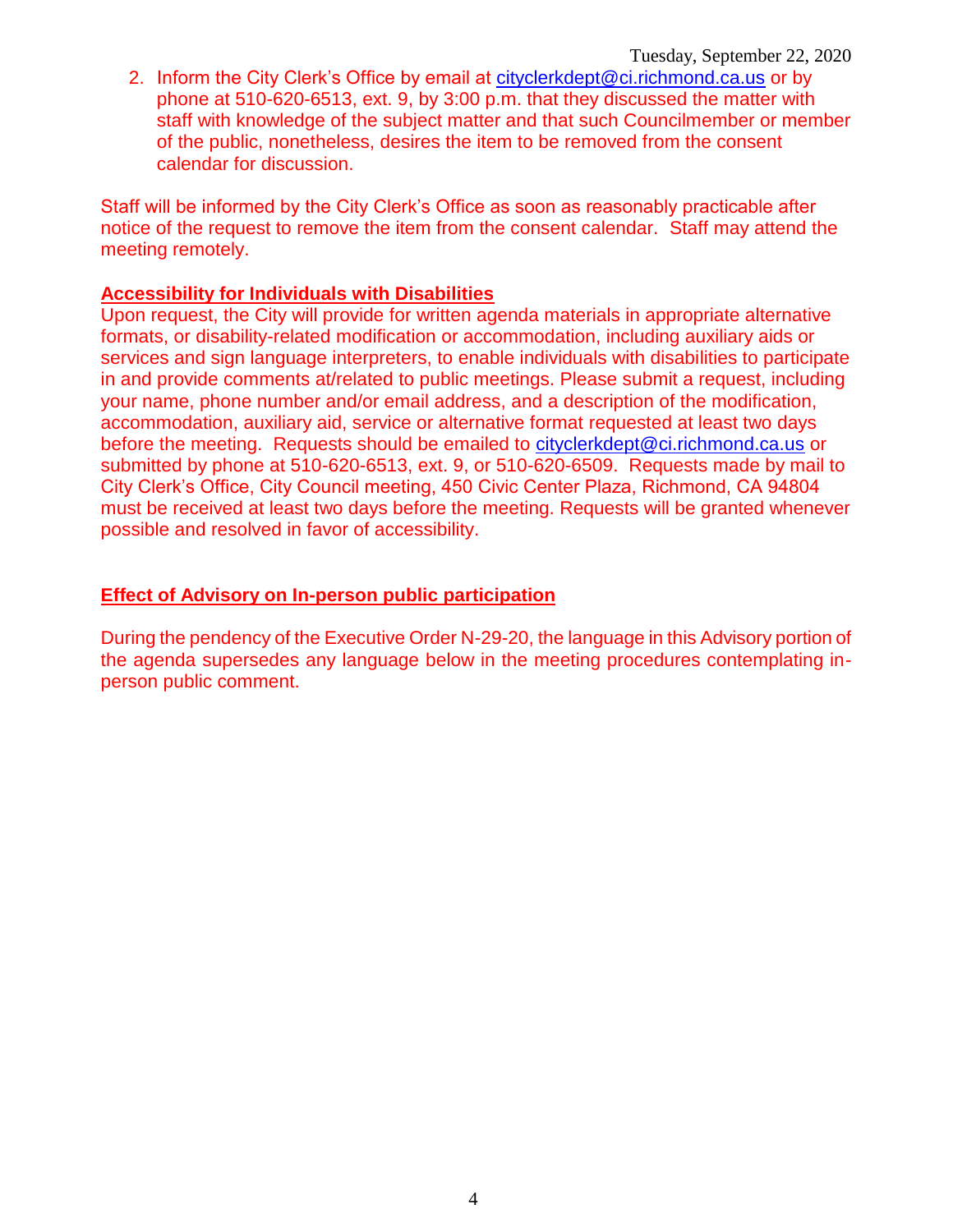# **MEETING PROCEDURES**

The City of Richmond encourages community participation at its City Council meetings and has established procedures that are intended to accommodate public input in a timely and time-sensitive way. As a courtesy to all members of the public who wish to participate in City Council meetings, please observe the following procedures:

**PUBLIC COMMENT ON AGENDA ITEMS:** Anyone who desires to address the City Council on items appearing on the agenda must complete and file a pink speaker's card with the City Clerk **prior** to the City Council's consideration of the item. Once the City Clerk has announced the item, no person shall be permitted to speak on the item other than those persons who have submitted their names to the City Clerk. Your name will be called when the item is announced for discussion. **Each speaker will be allowed up to TWO (2) MINUTES to address the City Council on NON-PUBLIC HEARING items listed on the agenda. Speakers are allowed up to THREE (3) minutes on PUBLIC HEARING items.**

**CONSENT CALENDAR:** Consent Calendar items are considered routine and will be enacted, approved or adopted by one motion unless a request for removal for discussion or explanation is received from the audience or the City Council. A member of the audience requesting to remove an item from the consent calendar that is sponsored by City staff must first complete a speaker's card and discuss the item with a City staff person who has knowledge of the subject material **prior** to filing the card with the City Clerk and **prior** to the City Council's consideration of Agenda Review. Councilmembers who request to remove an item from the consent calendar must do so during Agenda Review. An item removed from the Consent Calendar may be placed anywhere on the agenda following the City Council's agenda review.

**CONDUCT AT MEETINGS:** Richmond City Council meetings are limited public forums during which the City strives to provide an open, safe atmosphere and promote robust public debate. Members of the public, however, must comply with state law, as well as the City's laws and procedures and may not actually disrupt the orderly conduct of these meetings. The public, for example, may not shout or use amplifying devices, must submit comment cards and speak during their allotted time, may not create a physical disturbance, may not speak on matters unrelated to issues within the jurisdiction of the City Council or the agenda item at hand, and may not cause immediate threats to public safety.

**CITY HARASSMENT POLICY:** The City invites public comment and critique about its operations, including comment about the performance of its public officials and employees, at the public meetings of the City Council and boards and commissions. However, discriminatory or harassing comments about or in the presence of City employees, even comments by third parties, may create a hostile work environment, if severe or pervasive. The City prohibits harassment against an applicant, employee, or contractor on the basis of race, religious creed, color, national origin, ancestry, physical disability, medical condition, mental disability, marital status, sex (including pregnancy, childbirth, and related medical conditions), sexual orientation, gender identity, age or veteran status, or any other characteristic protected by federal, state or local law. In order to acknowledge the public's right to comment on City operations at public meetings, which could include comments that violate the City's harassment policy if such comments do not cause an actual disruption under the Council Rules and Procedures, while taking reasonable steps to protect City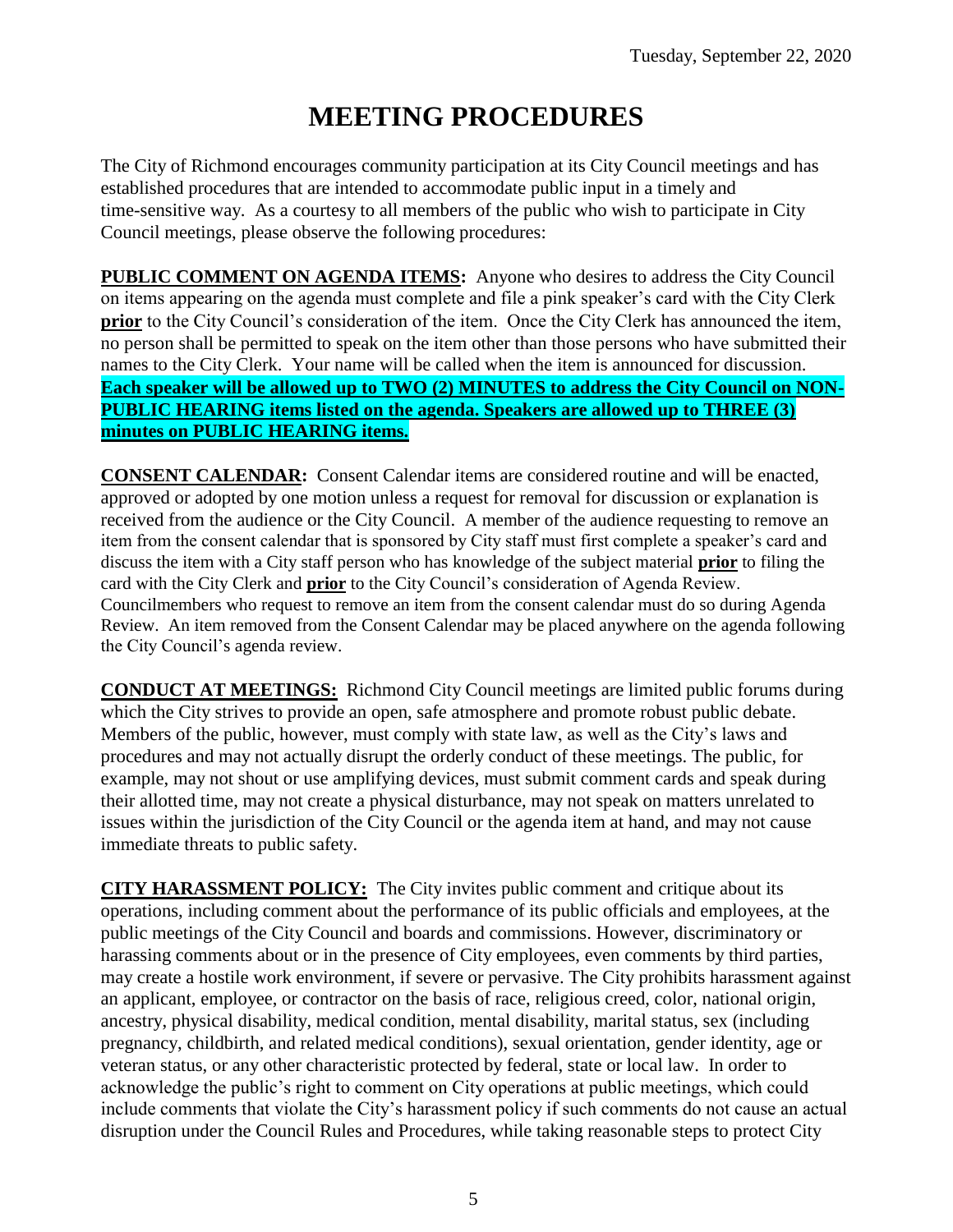employees from discrimination and harassment, City Boards and Commissions shall adhere to the following procedures. If any person makes a harassing remark at a public meeting that violates the above City policy prohibiting harassment, the presiding officer of the meeting may, at the conclusion of the speaker's remarks and allotted time: (a) remind the public that the City's Policy Regarding Harassment of its Employees is contained in the written posted agenda; and (b) state that comments in violation of City policy are not condoned by the City and will play no role in City decisions. If any person makes a harassing remark at a public meeting that violates the above City policy, any City employee in the room who is offended by remarks violating the City's policy is excused from attendance at the meeting. No City employee is compelled to remain in attendance where it appears likely that speakers will make further harassing comments. If an employee leaves a City meeting for this reason, the presiding officer may send a designee to notify any offended employee who has left the meeting when those comments are likely concluded so that the employee may return to the meeting. The presiding officer may remind an employee or any council or board or commission member that he or she may leave the meeting if a remark violating the City's harassment policy is made. These procedures supplement the Council Rules and Procedures relating to disruption of orderly conduct at Council meetings.

Any law enforcement officer on duty or whose service is commanded by the presiding officer shall be Sergeant-at-Arms of the Council meetings. He/she, or they, shall carry out all orders and instructions given by the presiding officer for the purpose of maintaining order and decorum at the Council meetings (City Council Rules of Procedure and Order Section III F, RMC Section 2.12.030).

**\*\*\*\*\*\*\*\*\*\*\*\*\*\*\*\*\*\*\*\*\*\*\*\*\*\*\*\*\*\*\*\*\*\*\*\*\*\*\*\*\*\*\*\*\*\*\*\*\*\*\*\*\*\*\*\*\*\***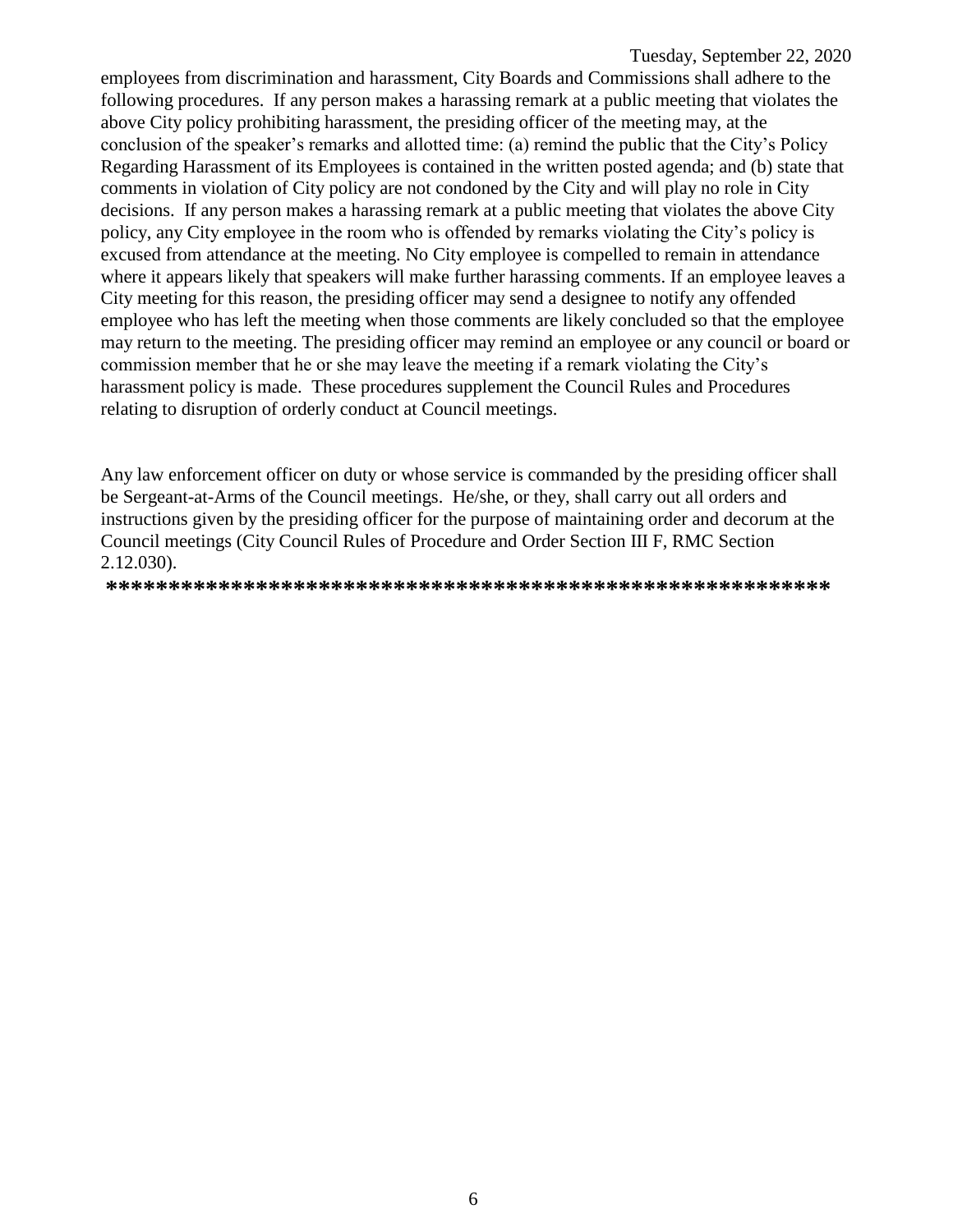## **OPEN SESSION TO HEAR PUBLIC COMMENT BEFORE CLOSED SESSION**

5:30 p.m.

#### **A. ROLL CALL**

#### **B. PUBLIC COMMENT BEFORE CLOSED SESSION**

#### **C. ADJOURN TO CLOSED SESSION**

### **CLOSED SESSION**

Shimada Room of the Community Services Building

#### **CITY COUNCIL**

CONFERENCE WITH LABOR NEGOTIATORS (Government Code Section 54957.6):

Agency Representatives: Jack Hughes Employee organizations:

- 1. SEIU Local 1021 Full Time Unit
- 2. SEIU Local 1021 Part Time Unit
- 3. IFPTE Local 21 Mid-Level Management Unit
- 4. IFPTE Local 21 Executive Management Unit
- 5. Richmond Police Officers Association RPOA
- 6. Richmond Police Management Association RPMA
- 7. IAFF Local 188
- 8. Richmond Fire Management Association RFMA

#### CONFERENCE WITH REAL PROPERTY NEGOTIATOR (Government Code Section 54956.8):

Property: Terminal 3 Agency negotiators: Laura Snideman and Jim Matzorkis Negotiating parties: Terminal 3 Partners Under negotiations: price and terms of payment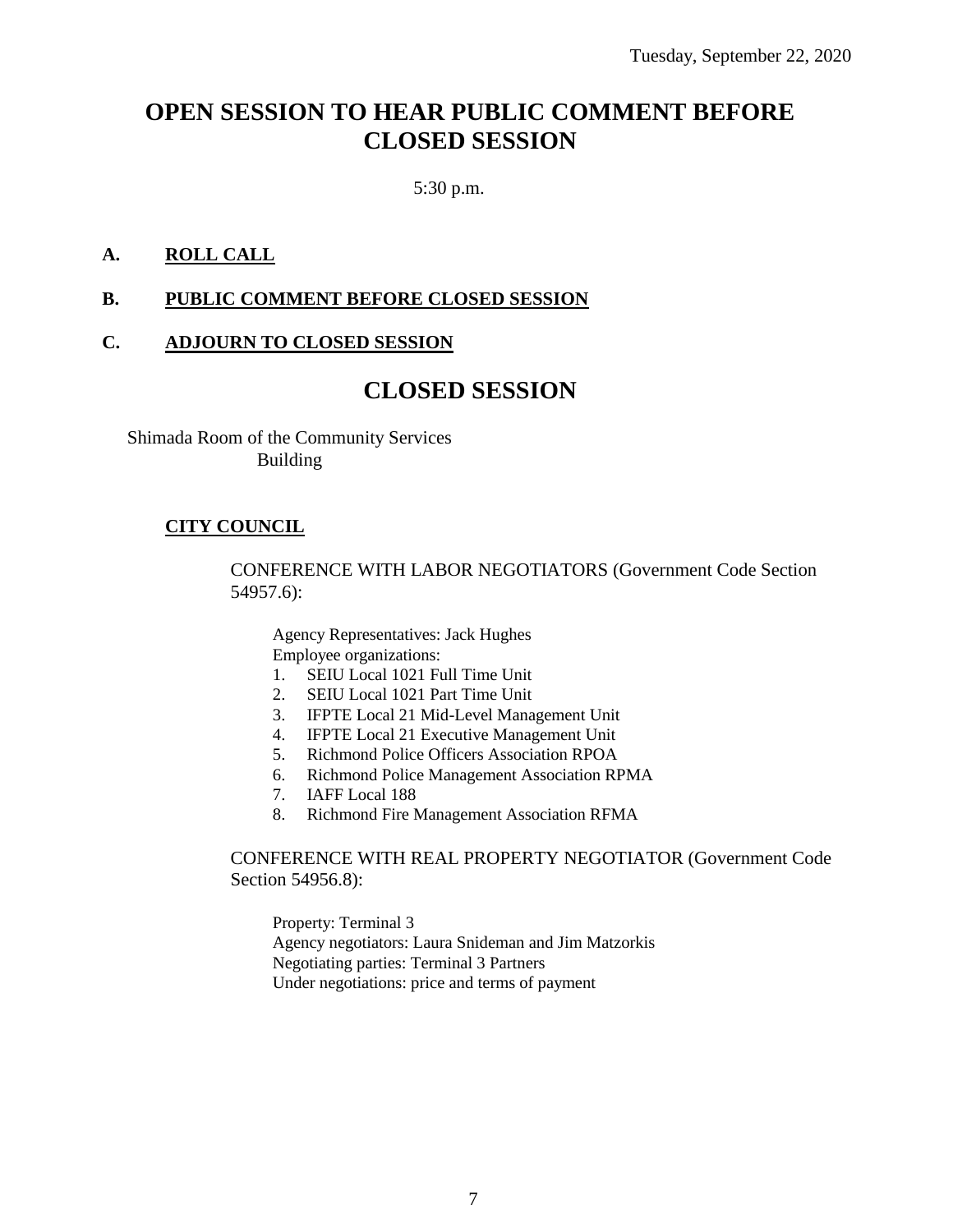# **SPECIAL MEETING OF THE RICHMOND HOUSING AUTHORITY**

### 6:25 p.m.

#### **A. ROLL CALL**

#### **B. STATEMENT OF CONFLICT OF INTEREST**

### **C. REPORT FROM THE EXECUTIVE DIRECTOR**

#### **D. AGENDA REVIEW**

#### **E. HOUSING AUTHORITY CONSENT CALENDAR**

**E-1.** ADOPT a resolution authorizing the Executive Director to enter into the Purchase and Sale Agreement and to negotiate and execute any and all related documents and agreements, including the Ground Lease, between the Richmond Housing Authority and Richmond Hacienda, L.P (Mercy Housing/CHDC) for the development of the Hacienda Heights public housing site (1300 Roosevelt Avenue) - Richmond Housing Authority (Shasa Curl/Nannette J. Beacham 621- 1300).

#### **F. ADJOURNMENT**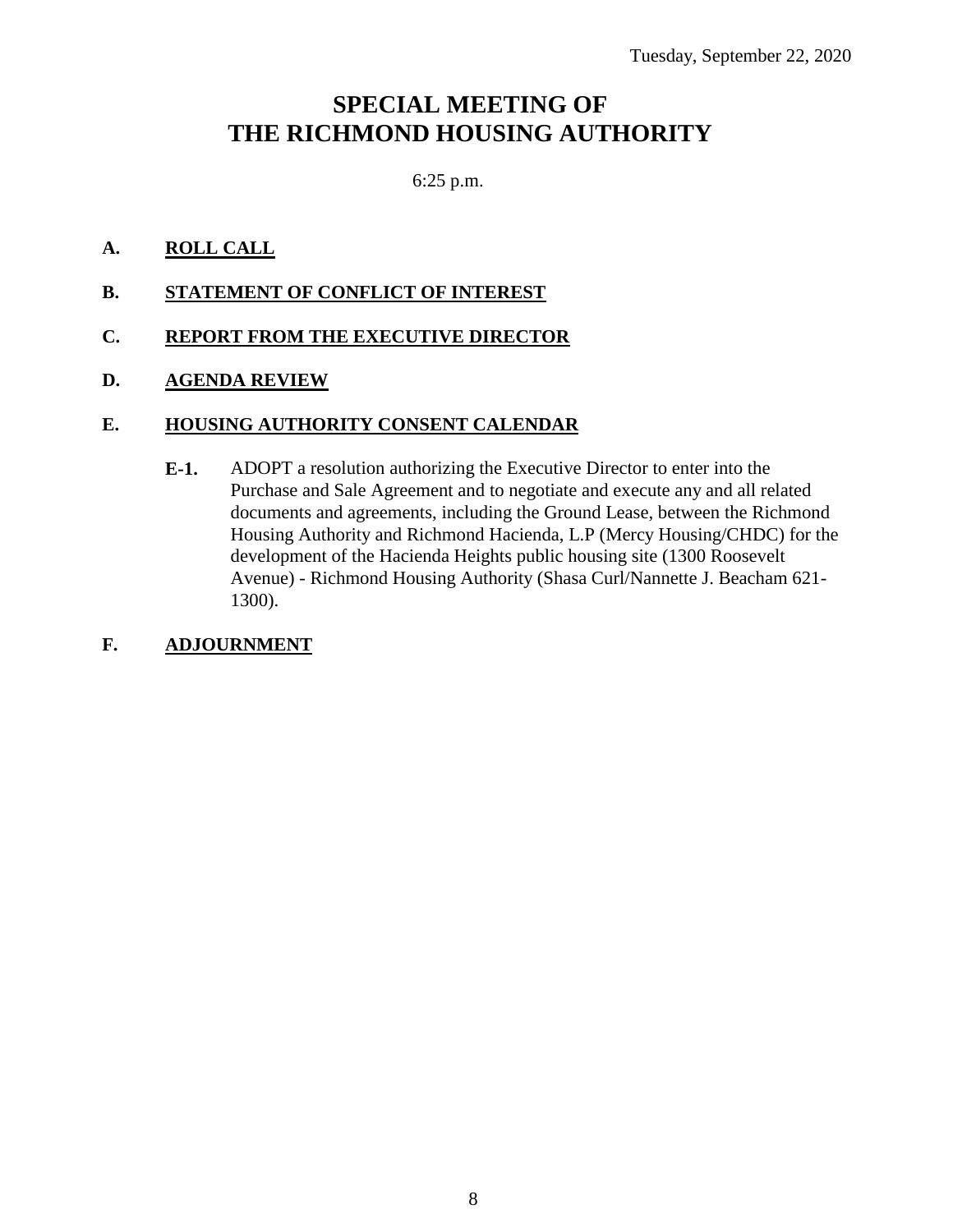# **REVISED REGULAR AND SPECIAL MEETING OF THE RICHMOND CITY COUNCIL**

6:30 p.m.

#### **A. ROLL CALL**

- **B. STATEMENT OF CONFLICT OF INTEREST**
- **C. AGENDA REVIEW**

#### **D. REPORT FROM THE CITY ATTORNEY OF FINAL DECISIONS MADE DURING CLOSED SESSION**

#### **E. REPORT FROM THE CITY MANAGER**

#### **F. OPEN FORUM FOR PUBLIC COMMENT**

#### **G. CITY COUNCIL CONSENT CALENDAR**

- **G-1.** DIRECT staff to bring the first reading of an ordinance to Amend RMC 3.54 entitled "Community Police Review Commission Community", as directed by the City Council in March - Councilmember Jael Myrick (620-6636)
- **G-2.** ADOPT a resolution revising the City's Authorized Broker/Dealer List to allow broker/dealers to offer the City investment instruments in accordance with Government Code Section 53601 - Finance Department (Belinda Brown/Delmy Cuellar 620-6790).
- **G-3.** ADOPT a resolution authorizing a standing contract for communications and public information officer (PIO) services for CIP projects including the Wastewater Recycle Recovery projects in an amount not to exceed \$300,000 per firm over a three-year period with a two years extension - Public Works Department (Yader A. Bermudez 774-6300).
- **G-4.** APPROVE a contract with Nor-Cal Overhead Inc. to perform maintenance, repairs, and installations of commercial roll up garage doors and automatic gate systems at various City-owned buildings in an amount not to exceed \$150,000.00 over a three-year period, with an option to extend the contract for two years at \$50,000 per year - Public Works Department (Yader A. Bermudez 774-6300).
- **G-5.** APPROVE a sole-source and contract for parts and repair services with Hi-Tech Emergency Vehicle Services in an amount not to exceed \$170,000 for a term extending from through Fiscal Year 2021-2022 - Public Works Department (Yader A. Bermudez 774-6300).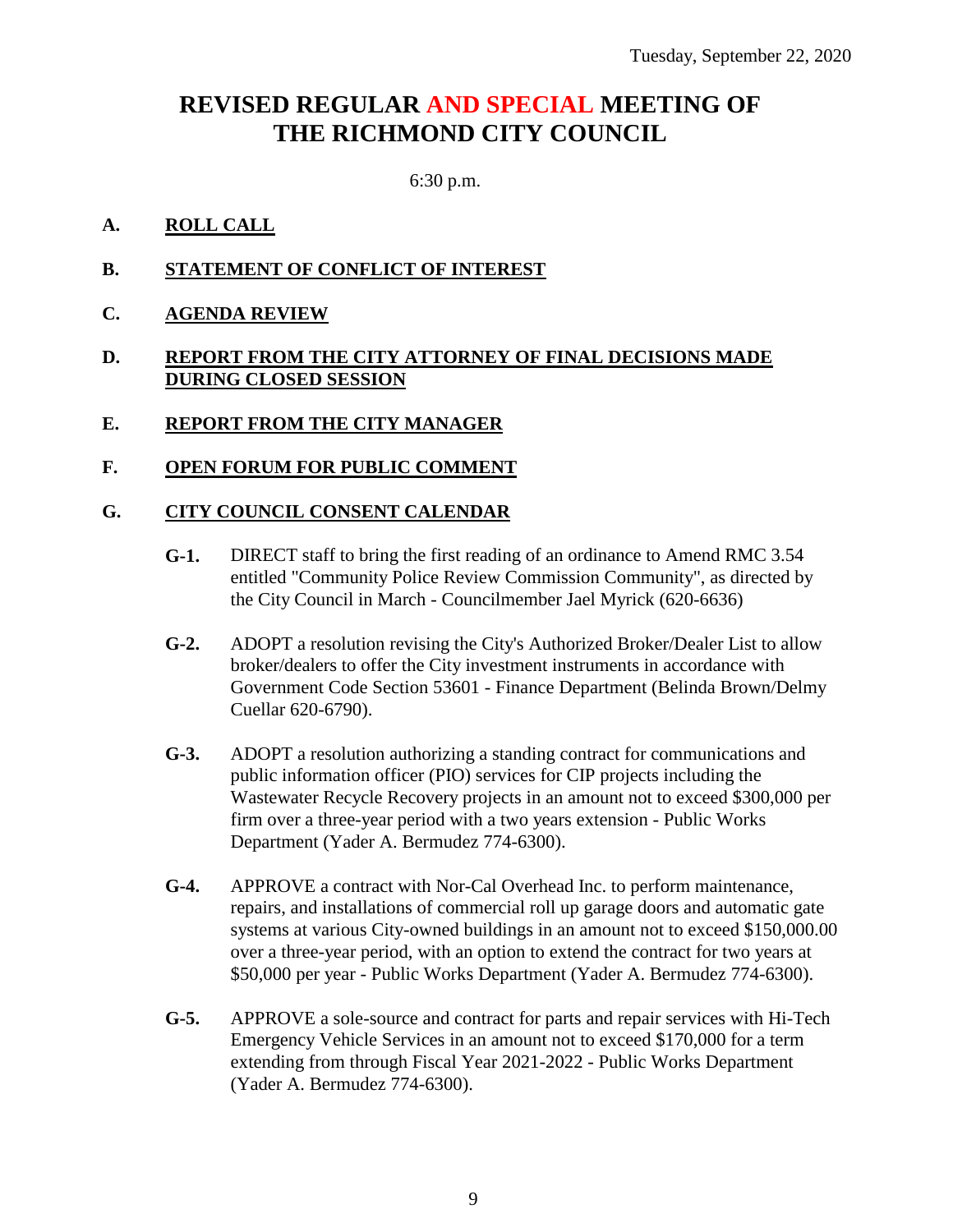- **G-6.** APPROVE a contract with Maze and Associates for a three-year subscription of security awareness training in an amount not to exceed \$22,075.20 - Information Technology Department (Sue Hartman 620-6874).
- **G-7.** APPROVE a four-year contract with Maze & Associates to implement a cybersecurity defense system, maintenance and support in an amount not to exceed \$149,000 - Information Technology Department (Sue Hartman 620- 6874).
- **G-8.** APPROVE the fourth amendment to the legal services agreement with Downey Brand LLP to continue representation of the City as California Environmental Quality Act (CEQA) counsel for the Point Molate project, to increase the payment limit by \$250,000 with a total payment limit of \$1,150,000 to be paid with funds deposited by the master developer - City Attorney's Office/Community Development Department (Rachel Sommovilla 620- 6509/Lina Velasco 620-6706).
- **G-9.** ADOPT a resolution to ACCEPT and APPROPRIATE the Sexual Assault Law Enforcement Specialized Units Program grant from the Cal OES funds in the amount of \$204,500 (Chief Bisa French 621-1802).
- **G-10.** RECEIVE a report of recent resignations from City of Richmond boards, commissions, and committees; and vacancies as of September 23, 2020, and ask that interested individuals send applications to the City Clerk - Office of the Mayor (Tom Butt 620-6503).
- **G-11.** PROCLAMATION declaring September 22, 2020 as National Voter Registration Day in the City of Richmond - Office of the Mayor (Mayor Tom Butt 620-6503).
- **G-12.** PROCLAMATION declaring October 17, 2020, as Arbor Day in the City of Richmond - Office of the Mayor (Mayor Tom Butt 620-6503).
- **G-13. ADOPT a resolution approving the application for grants funds for the Recreational Trails and Greenways Grant Program for the Point Molate Bay Trail project and authorizing the City Manager or their designee to execute an agreement with the State of California for grant funds, if awarded – Public Works Department (Yader Bermudez 774-6300).**

### **H. BUDGET SESSION**

**H-1.** RECEIVE a report on the City's Comprehensive Annual Financial Report (CAFR) for Fiscal Year 2018-19 and the following additional reports: City of Richmond Memorandum on Internal Control, City of Richmond Required Communications, Single Audit Report, Independent Accountant's Report on Applying Agreed Upon Procedures for Compliance with the Proposition 111 2019-2019 Appropriations Limit Increment, and Joint Powers Financial Authority Report - Finance Department (Belinda Brown 620- 6740/Delmy Cuellar 620-6790/William Reed 620-6739).